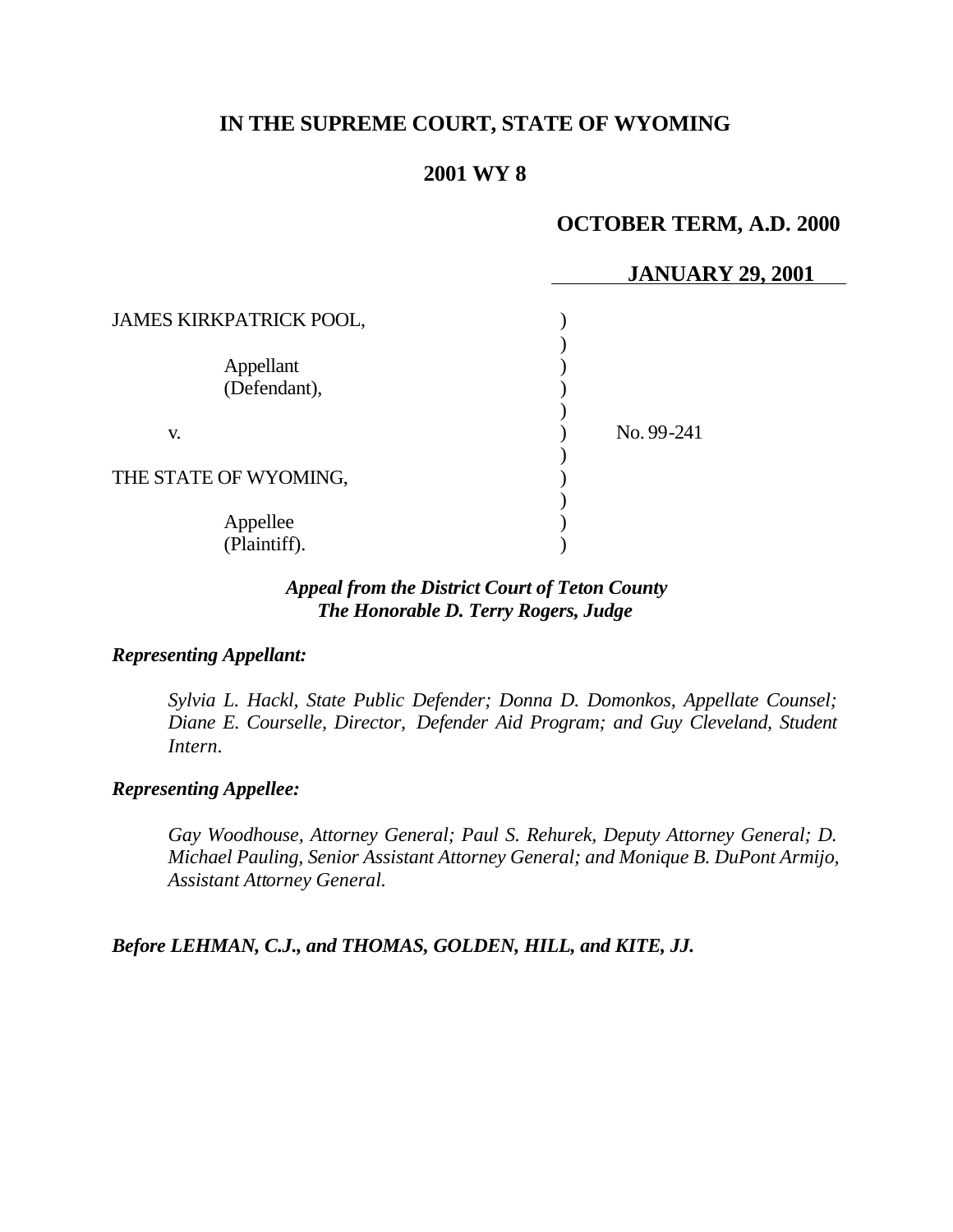#### **THOMAS, Justice.**

[¶1] In this case, the new issue for Wyoming is found in the claim of James Kirkpatrick Pool (Pool) that the plain language of Wyo. Stat. Ann. § 35-7-1031(c) (Lexis 1999) requires the State to prove the controlled substance was not "obtained directly from, or pursuant to a valid prescription or order of a practitioner while acting in the course of his professional practice" or "otherwise authorized by this act."<sup>1</sup> The other question presented in this case is the sufficiency of the chain of custody of the controlled substances seized at the time of Pool's arrest. The controlled substances were admitted without objection at trial, and review requires consideration of that error under the plain error doctrine. We hold that no error occurred with respect to the admission of the controlled substances into evidence, and the trial court correctly denied Pool's motion for judgment of acquittal. The Judgment and Sentence entered in the trial court is affirmed.

- [¶2] This statement of the issues is found in the Brief of Appellant:
	- I. Whether the State failed to demonstrate with a reasonable certainty that the chain of custody of the evidence seized from Mr. Pool had not been altered or tampered with and thereby calling into question the integrity and trustworthiness of the evidence used to convict Mr. Pool.
	- II. Whether the statutory language making it unlawful to possess controlled substances unless the substance was obtained directly from or pursuant to a valid prescription or order is an essential element of the charged crime and therefore incumbent upon the State to prove beyond a reasonable doubt that, in fact, Mr. Pool was in possession of a controlled substance not obtained pursuant to a valid prescription or order.

This Statement of the Issues is found in the Brief of Appellee:

I. Whether a sufficient "chain of custody" was presented to support the admission of marijuana and methamphetamine seized from appellant.

l

<sup>1</sup> In that part relevant to this discussion, Wyo. Stat. Ann. § 35-7-1031(c) provides:

<sup>(</sup>c) It is unlawful for any person knowingly or intentionally to possess a controlled substance unless the substance was obtained directly from, or pursuant to a valid prescription or order of a practitioner while acting in the course of his professional practice, or except as otherwise authorized by this act.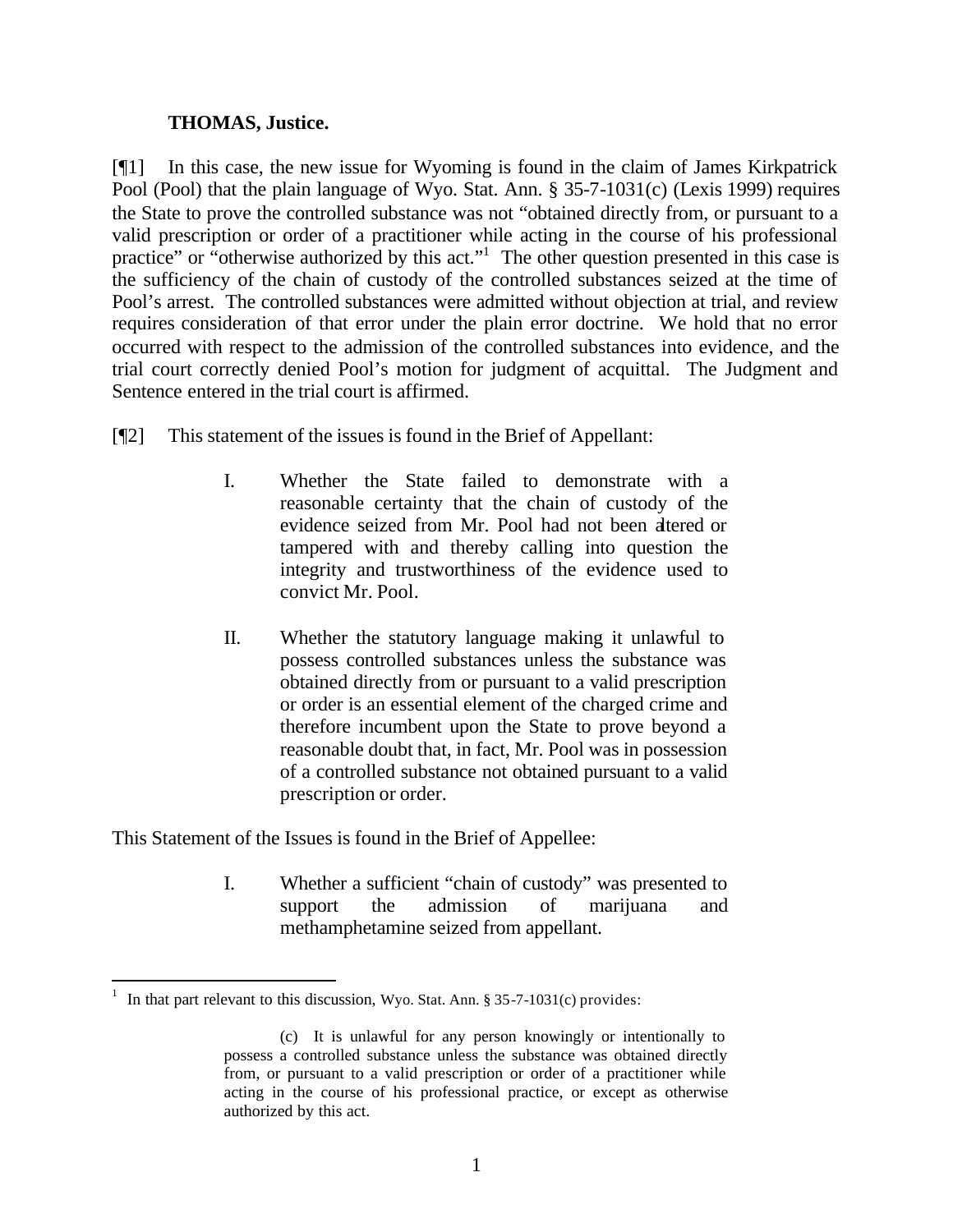II. Whether there is any merit to appellant's sufficiency of the evidence claim or to his proposed construction of Wyo. Stat. Ann. § 35-7-1031(c)(iii).

[¶3] On April 16, 1998, a Teton County deputy sheriff encountered a gray 1989 Volkswagen in the eastbound lane of Highway 22 near the bottom of Teton Pass, which Pool was driving. The Volkswagen had its hazard lights flashing, and was traveling very slowly. When the deputy sheriff approached, Pool drove the Volkswagen off the road and stopped. The deputy sheriff also pulled off the road behind the Volkswagen to see if Pool needed assistance. As the deputy sheriff approached the Volkswagen, Pool started to get out of the passenger side door.

[¶4] When they met, the deputy sheriff noticed that Pool had very bloodshot and glassy eyes, and appeared to be nervous and impatient. When the deputy sheriff asked for evidence of identification, Pool produced an inmate card from the Idaho State Board of Corrections. The deputy sheriff then determined, through the assistance of the Teton County Dispatch Center, that Pool's driver's license was suspended. The deputy sheriff asked Pool what he did time for, and Pool's reply was "trafficking." The deputy sheriff also had seen that the trunk lid to the Volkswagen was "punched."

[¶5] Pool attempted to return to the vehicle on more than one occasion during the encounter with the deputy sheriff, and the deputy sheriff became concerned about his safety. The deputy sheriff told Pool that he was not under arrest, but he asked Pool to turn around and place his hands behind his back interlocking his fingers. Pool complied with that direction, and the deputy sheriff then conducted a "pat down" search for weapons. In the course of the "pat down" search, the deputy sheriff felt several hard objects in the left vest pocket of Pool's jacket. The deputy sheriff asked permission to retrieve them, and Pool told him he could, but the deputy sheriff was not able to open the zipper on the pocket because it was on the inside of the jacket. He then asked Pool to remove the items and Pool did so. At that time, the deputy sheriff observed a baggy containing a green leafy substance that appeared to be marijuana, and asked Pool what was in the baggy. Pool told him it was marijuana.

[¶6] At that juncture, the sheriff deputy placed Pool under arrest for possession of a controlled substance. A further search of Pool's person incident to that arrest produced a second plastic baggy from his right front pocket, which contained what was subsequently identified as approximately 6.89 grams of methamphetamine, together with \$656.51 in cash and coins. In the meantime, the deputy sheriff had called for assistance, and another officer arrived to provide a canine search of Pool's car. The canine officer had his dog sniff test the baggies at the scene and the animal alerted to both of them. Additionally, the dog alerted to the cassette in the tape deck in the vehicle.

[¶7] The deputy sheriff then placed the two baggies in the console of his patrol car where they remained during the drive to the Teton County jail. The deputy sheriff left them in his locked patrol car until he had finished processing Pool into the jail. He then retrieved the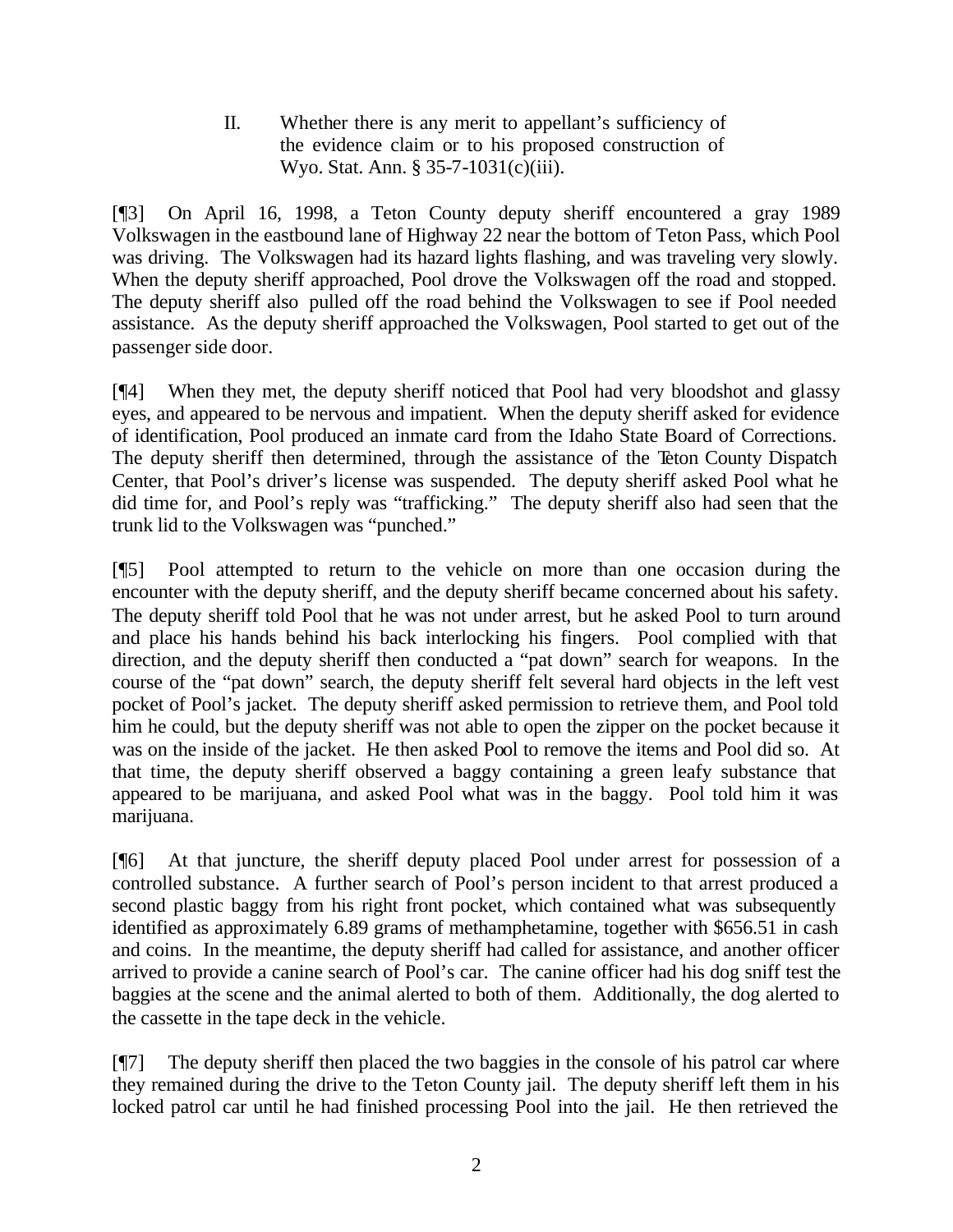two baggies, and started the process of filling out the evidence logs and paperwork. At that time, he tested each substance, and the contents of the first baggy tested presumptively positive for marijuana, while the contents of the second baggy tested presumptively positive for methamphetamine.

[¶8] Pool was charged with one count of driving while his license was suspended in violation of Wyo. Stat. Ann. § 31-7-134(a) (Michie 1997), one count of possession of a controlled substance in violation of Wyo. Stat. Ann. § 35-7-1031(c)(i)(A), a misdemeanor, and one count of possession of a controlled substance in violation of Wyo. Stat. Ann. § 35-7- 1031(c)(iii), a felony. Following a preliminary hearing before the justice of the peace, Pool was bound over for trial in the district court.

[¶9] Pool moved to suppress the evidence seized at the time of his arrest, and the trial court denied that motion. Pool was tried by a jury with verdicts of guilty being returned on all three counts. Subsequently, Pool was sentenced to a term of not less than two and not more than four years in the state penitentiary on Count 3; he was sentenced to a term of one year on Count 2, which sentence was made to run concurrently with the sentence on Count 3; and on Count 1, he was sentenced to the Teton County jail for a period of six months to run consecutively with the concurrent sentences for Counts 2 and 3. The trial court then ordered that the six month sentence on Count 1 would be deemed to have been served while Pool was awaiting trial and that sentence was deducted from his credit for pretrial confinement of 251 days, leaving a credit of seventy-one days on his prison sentence. Pool has appealed from the Judgment and Sentence of the trial court.

[¶10] We turn initially to Pool's second claim of error in which Pool contends that his motion for judgment of acquittal should have been granted because the State failed to prove that he did not have a valid prescription or order of a practitioner for the methamphetamine. The parties advance as a potential standard of review the proposition that the trial court will accept as true the evidence of the prosecution together with all logical and reasonable inferences that may be drawn therefrom while leaving out any evidence to the contrary. *Smith v. State*, 959 P.2d 1193, 1197 (Wyo. 1998) (*quoting Apodaca v. State*, 796 P.2d 806, 807 (Wyo. 1990)). We agree with the augmentation of that standard of review found in the State's brief, in which it is suggested that Pool's claim does not raise a question of sufficiency of the evidence, but injects a question of law as to whether lack of a valid prescription or order of a practitioner is an element of the charged offense. If the lack of the prescription or order is an element of the offense, it is clear that no evidence about the absence of a prescription or order was offered by the State, and any reasonable juror must have had a reasonable doubt as to the existence of that element. *Smith*, 959 P.2d at 1197 (*quoting Leppek v. State*, 636 P.2d 1117, 1119 (Wyo. 1981)); *Longstreth v. State*, 832 P.2d 560, 563 (Wyo. 1992); *Chavez v. State*, 601 P.2d 166, 172 (Wyo. 1979). We perceive the contention as raising a question of law which we review *de novo*.

[¶11] Pool relies upon *State v. Keating*, 30 Wash.App. 829, 638 P.2d 624, 626 (1981), for its holding that in order to carry its burden of proof, the State was required to demonstrate that the substance was illegally possessed by evidence that Keating did not have a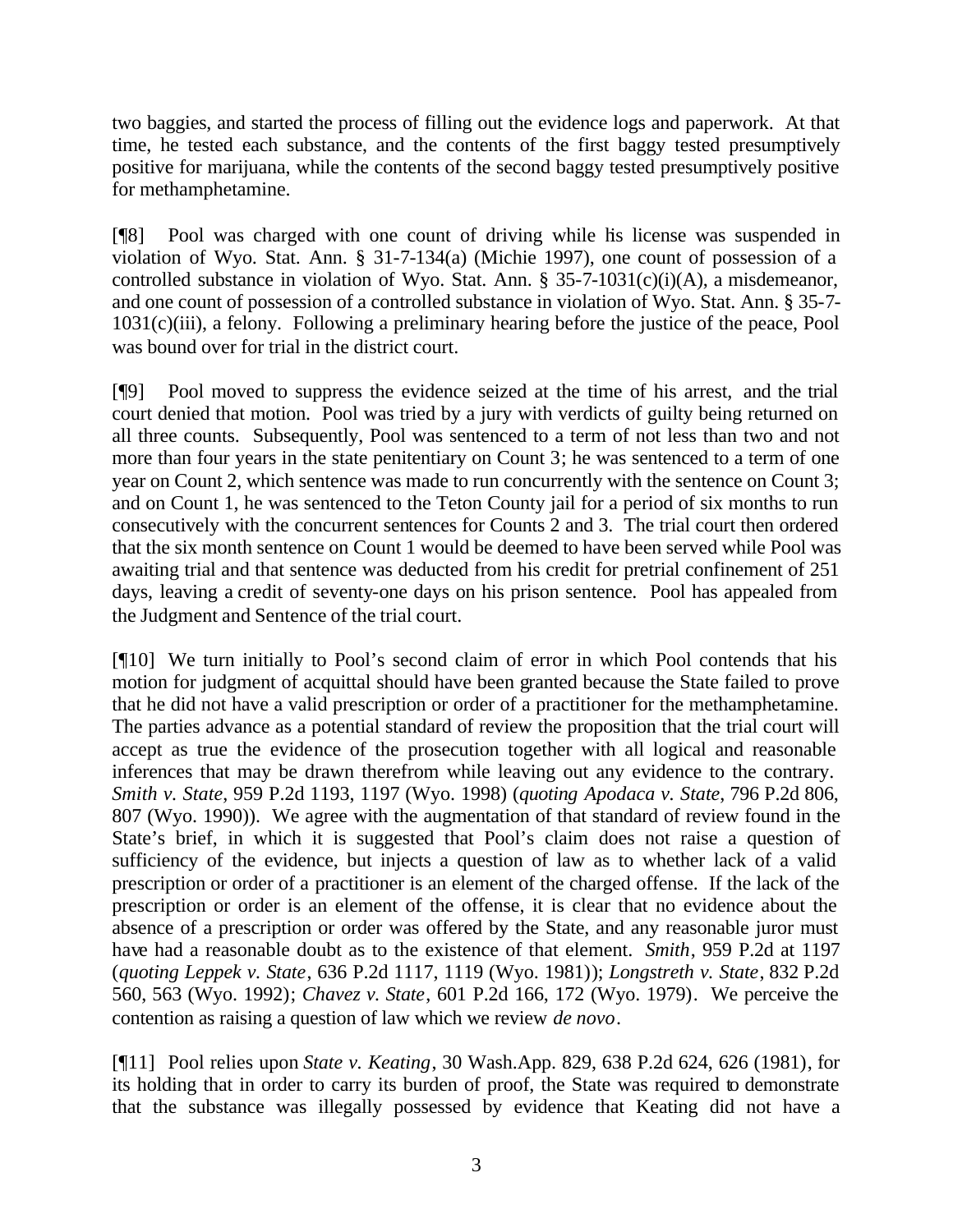prescription to justify lawful possession. Because of its failure to prove that the substance was not controlled by a prescription, the Washington court held that the State had failed to establish an essential element of the offense. *Id.* The State relies upon the provisions of Wyo. Stat. Ann. § 35-7-1050(a) (Lexis 1999), which provides:

> (a) It is not necessary for the state to negate any exemption or exception in this act in any complaint, information, indictment, or other pleading or in any trial, hearing, or other proceeding under this act. The burden of proof of any exemption or exception is upon the person claiming it.

The trial court relied upon this statute, and we uphold its ruling because the statute articulates the correct rule in Wyoming.

[¶12] Our holding is consistent with the rule adopted in the federal courts in construing a parallel provision of federal law, 21 U.S.C. § 844(a), and a similarly worded state statute, La. Rev. Stat. 40:961 *et seq*. (West 1992 and Supp. 2001). *Woods v. Butler*, 847 F.2d 1163, 1167 (5th Cir.), *cert. denied*, 488 U.S. 970 (1988); *United States v. Forbes*, 515 F.2d 676, 680 (D.C.Cir. 1975). The Wyoming controlled substance statute has been derived primarily from the federal statute, and we accept federal case law as persuasive authority in our determination of the intent of the Wyoming legislature. *Palato v. State*, 988 P.2d 512, 514 (Wyo. 1999); *Apodaca v. State*, 627 P.2d 1023, 1027 (Wyo. 1981); *Dorador v. State*, 768 P.2d 1049, 1053-54 (Wyo. 1989).

[¶13] Furthermore, the rule articulated in the Wyoming statute has been accepted by other states following the lead of *Forbes*. *E.g.*, *Schuller v. State*, 625 N.E.2d 1243, 1246 (Ind.App. 1993); *Burgin v. State*, 431 N.E.2d 864, 866 (Ind.App. 1982); *State v. Rodriguez*, 554 So.2d 269, 270 (La. 1989); and *Com. v. Pero*, 402 Mass. 476, 524 N.E.2d 63, 67 (1988). *See also State v. Everidge*, 77 N.M. 505, 424 P.2d 787, 790 (1967). We hold that the trial court did not err in refusing to grant Pool's motion for judgment of acquittal. It is not incumbent upon the State in prosecutions for violations of the Controlled Substances Act to prove a negative fact, i.e., that there was no prescription or valid order authorizing possession of the substance. In many instances, that would be an impossible burden for the State to assume.

[¶14] With respect to Pool's first claim of error relating to the failure of the State to establish the chain of custody for the evidence, the thrust of Pool's argument is that the deputy sheriff did not have the baggies in his personal possession all of the time from the arrest until they were logged into evidence. The deputy sheriff identified Exhibits 1 and 2 as the baggies that were taken from Pool after he was arrested. We are satisfied that this issue is disposed of by prior cases in Wyoming. The state of the law is summarized in *Rosenbaum v. State*, 915 P.2d 1200, 1201-03 (Wyo. 1996) (emphasis added), from which we quote extensively:

> Generally, all relevant evidence is admissible. *Candelaria v. State*, 895 P.2d 434, 436 (Wyo.1995). As part of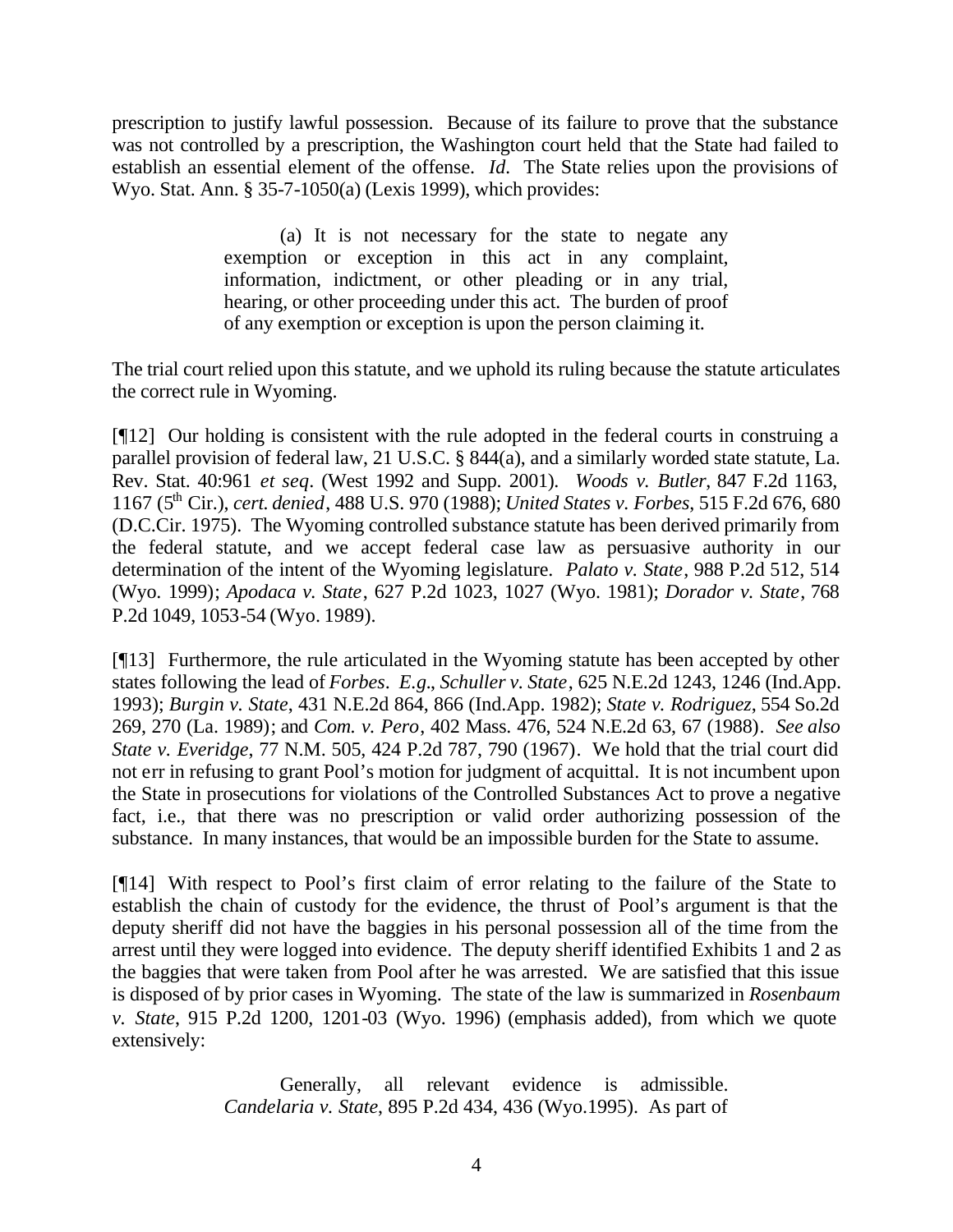the relevancy determination, WYO. R. EVID. 901 requires the authentication or identification of physical evidence before the evidence is admissible. *Taul v. State*, 862 P.2d 649, 656-57 (Wyo.1993). Proper foundation for the admission into evidence of controlled substances requires that a chain of custody be established. *Ostrowski v. State*, 665 P.2d 471, 490 (Wyo.1983). The purpose for this standard for the admission of exhibits into evidence is that there must be a showing that the physical exhibit being offered is in substantially the same condition as when the crime was committed. *Robinson v. State*, 716 P.2d 364, 369 (Wyo.1986). This determination is to be made by the trial judge and may not be overturned but for a clear abuse of discretion. *Candelaria*, 895 P.2d at 436.

#### DISCUSSION

The character of controlled substance evidence requires laying of a particular type of foundation in order to satisfy Rule 901 since, typically, a specific controlled substance sample has no distinct characteristic by which to readily differentiate it from other such samples or from similar appearing but lawfully possessed substances. *Robinson*, 716 P.2d at 368-69. Authentication and identification of the specific sample are accomplished by setting out the circumstances surrounding its custody in the period between seizure and trial. *Id*.; *United States v. Cardenas*, 864 F.2d 1528, 1531-32 (10th Cir.1989), *cert. denied*, 491 U.S. 909, 109 S.Ct. 3197, 105 L.Ed.2d 705 (1989). If the opponent seeks exclusion based on alteration, misidentification, or contamination of the evidence, he must support that charge with more than speculation. *Robinson*, 716 P.2d at 369; *see Westwood v. State*, 693 P.2d 763, 767 (Wyo.1985).

\* \* \*

Rosenbaum's challenge required the trial court to consider the nature of the evidence the State would present, the circumstances surrounding its preservation and custody, and the likelihood of any tampering. The trial court does not abuse its discretion in admitting the evidence if it can rationally conclude from these factors that the evidence to be introduced is in substantially the same condition as it was at the time of the defendant's alleged crime.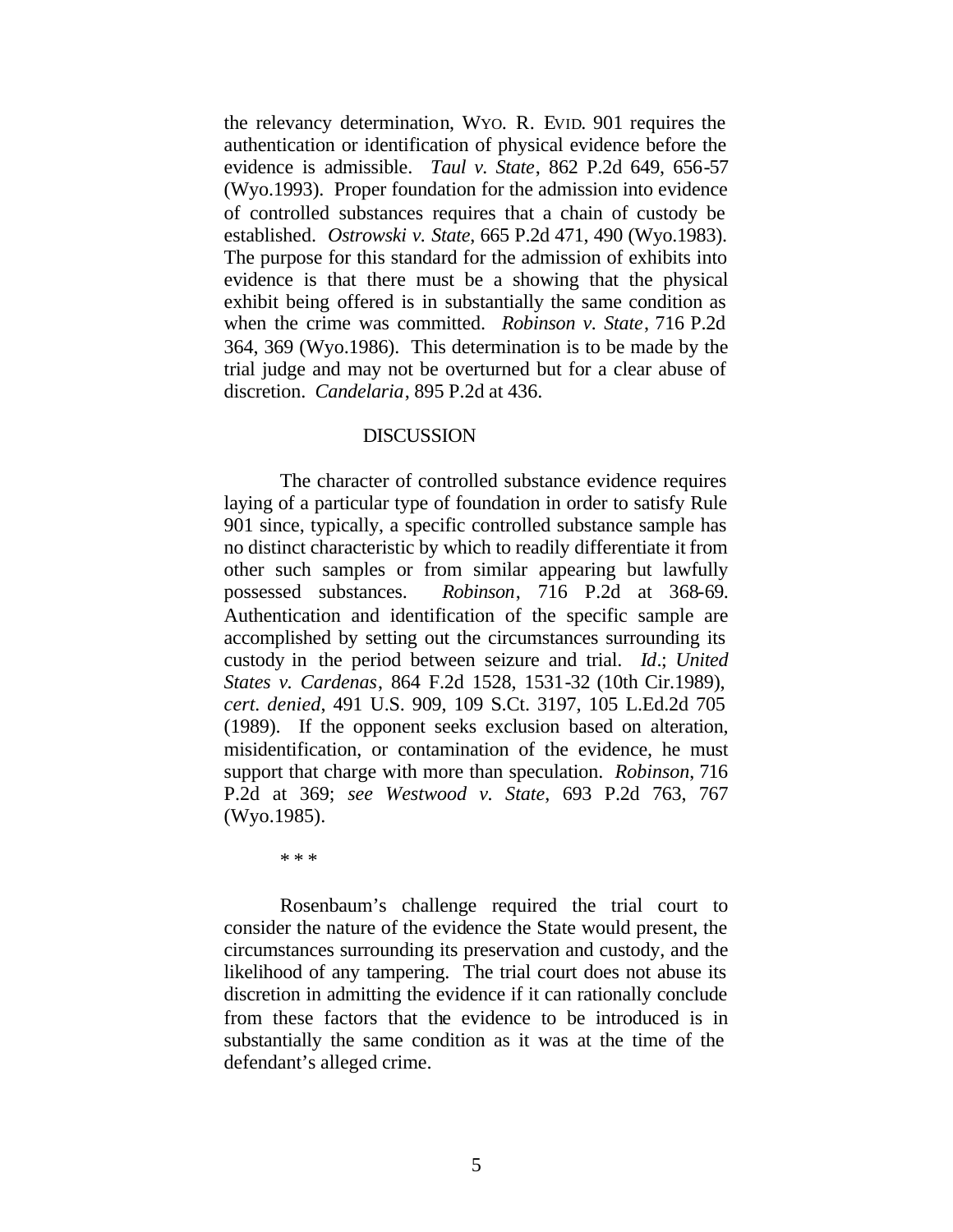The State's burden in meeting the foundation requirement is not a heavy one for Rule 901 is intended to preserve the general preference of the rules of evidence in favor of admissibility. *Once the proffered evidence is connected to the charged crime, any defects or uncertainties whether evident in the State's foundation or deriving from contrary evidence by a defendant should be held to affect only the weight of the proffered evidence, not its admissibility***.** *Taul*, 862 P.2d at 657.

The burden of the State with respect to such a chain of custody is to set forth such facts as would permit a reasonable certainty that a drug sample, which has otherwise been identified and tied to the case, has not been materially tampered with or altered subsequent to its seizure. *Westwood*, 693 P.2d at 767. Some prima facie foundation must be provided making it reasonably probable that no material change has occurred to the sample which would render its admission misleading. *Robinson*, 716 P.2d at 368-69; *Westwood*, 693 P.2d at 767; *DeLuna v. State*, 501 P.2d 1021, 1025 (Wyo.1972). Although in controlled substances cases the State must generally show a continuous chain of custody of the drugs, it need not show that its agents maintained a round-the-clock watch over that evidence or produce the testimony of each person who handled the evidence. *Robinson*, 716 P.2d at 368-69.

Our review of the record indicates that standard procedures were followed by State agents. The forensic chemist testified he found no evidence of an actual, material alteration of the composition of the substance or material tampering with it. In view of the legal principles just discussed, we agree with the State's view that a defendant cannot have controlled substances evidence excluded by pointing solely to a discrepancy related to the weight of the proffered substances.

[¶15] In *Robinson v. State*, 716 P.2d 364, 369 (Wyo. 1986) (emphasis added), upon which the court relied in deciding *Rosenbaum*, we said:

> In drug cases like this one, the physical evidence often has no distinctive characteristics so the circumstances, or more specifically the chain of custody, must be established. *Ostrowski v. State*, Wyo., 665 P.2d 471, 490 (1983); 5 D. Louisell & C. Mueller, supra, [Federal Evidence] § 515 at 88 (1981). But the